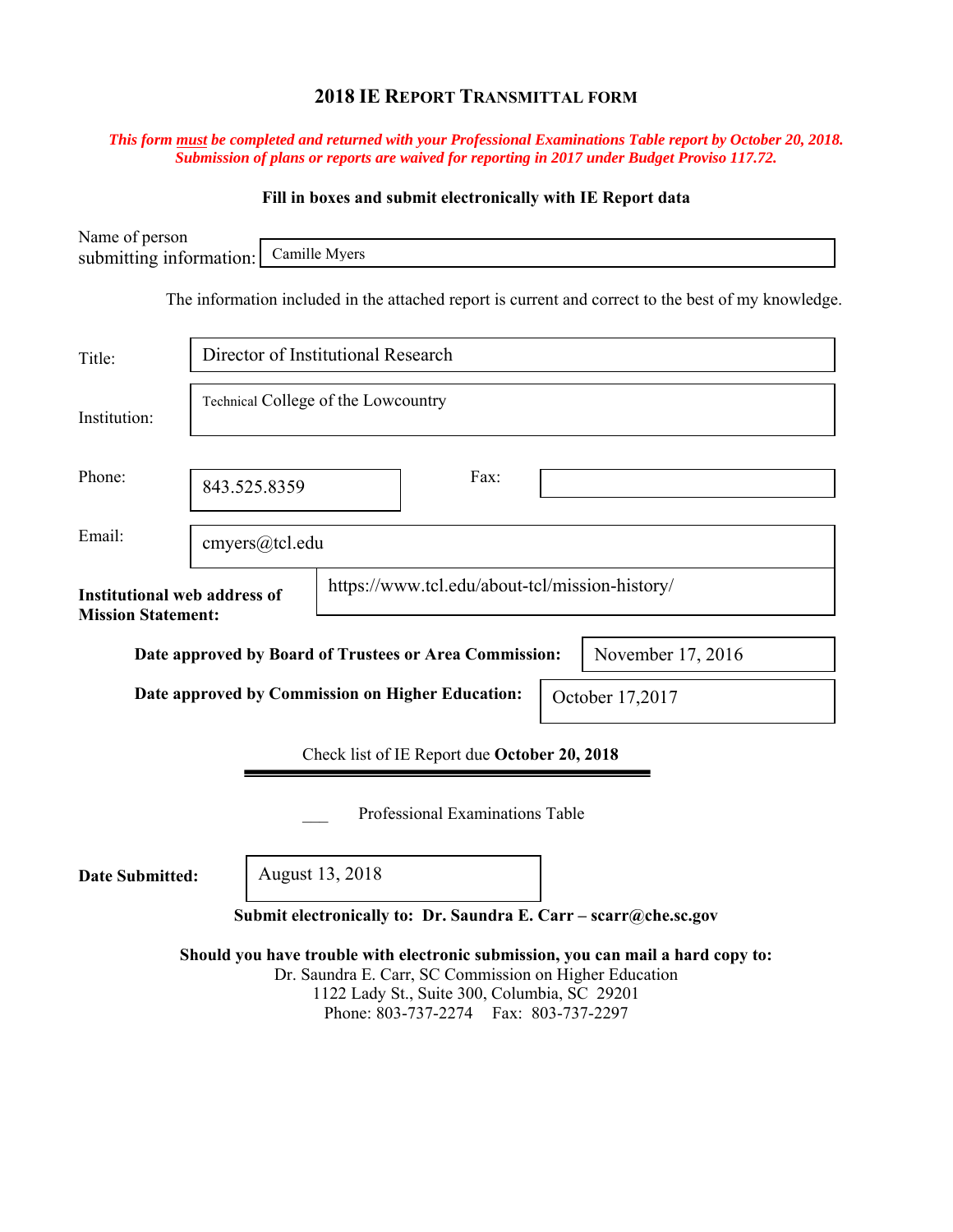### **Institution:**

### **RESULTS OF PROFESSIONAL EXAMINATIONS**

*Applicable to all sectors – Reported for April 1, 2017- March 31, 2018* 

The collection of results data for professional examinations should include first-time test takers (except the teacher education exams at four-year institutions, which include all test takers) for those students who completed an examination during the period of **April 1, 2017 through March 31, 2018**. The following tables display the exams that each sector has reported in the past. Please use this list as a guide for the exams you report this year on the table provided. **Please be aware that your institution may have students taking certification exams that have not been reported in the past.** This would be the case if students were just beginning to complete a new program. In such cases, please report the scores and indicate that the exam is new to the table.

Praxis exams are reported separately in the following table.

**Please note that Praxis results are reported on all test-takers.** Other exams are reported on first-time test-takers.

| <b>Name of Exam</b>                                | Date(s)      | $#$ of           | # of Examinees % Examinees |         |
|----------------------------------------------------|--------------|------------------|----------------------------|---------|
|                                                    | Administered | <b>Examinees</b> | who Passed                 | Passing |
|                                                    |              |                  |                            |         |
| <b>TEACHING AND RESEARCH SECTORS</b>               |              |                  |                            |         |
| <b>PRAXIS Series II: Core Battery Professional</b> |              |                  |                            |         |
| Knowledge                                          |              |                  |                            |         |
| PRAXIS Series II: Principles of Learning &         |              |                  |                            |         |
| Teaching $(K-6)$                                   |              |                  |                            |         |
| PRAXIS Series II: Principles of Learning &         |              |                  |                            |         |
| Teaching $(5-9)$                                   |              |                  |                            |         |
| PRAXIS Series II: Principles of Learning &         |              |                  |                            |         |
| Teaching $(7-12)$                                  |              |                  |                            |         |
| PRAXIS Series II: Specialty Area Tests             |              |                  |                            |         |
|                                                    |              |                  |                            |         |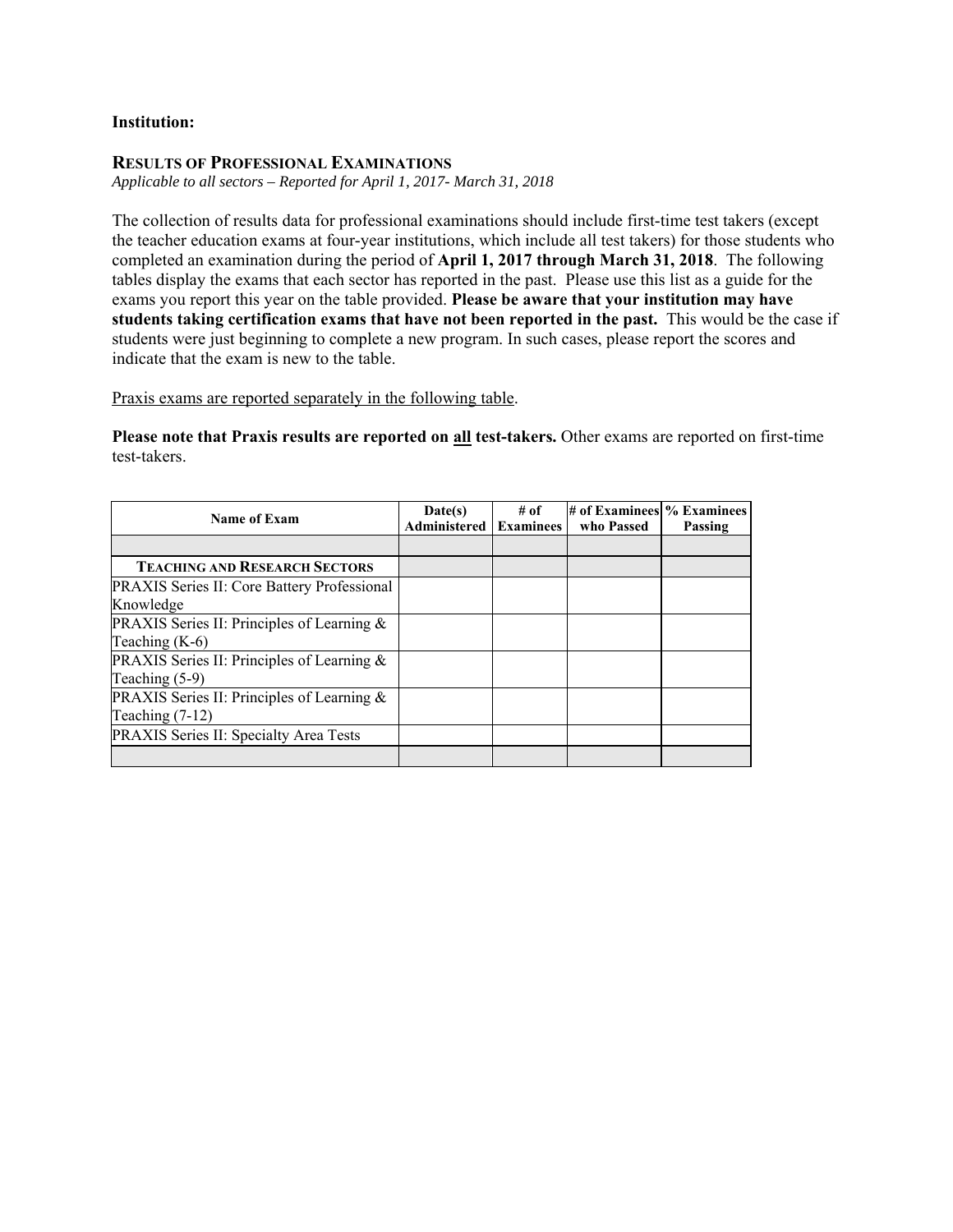| <b>RESEARCH SECTOR</b><br><b>ACC National Certification Examination</b><br>in Nurse Midwifery<br>American Board of Cardiovascular Perfusion<br>Exam - Part I (PBSE)<br>American Board of Cardiovascular Perfusion<br>Council on Certification of Nurse<br>Anesthetists Exam.<br>Multi-State Pharmacy Jurisprudence<br>Massage & Bodywork Licensing<br>$4/1/2017-$<br>9<br>$\overline{\mathbf{9}}$<br>$\overline{\mathbf{9}}$<br><b>100%</b><br>3/31/2018<br>Massage Therapy Certifying Examination<br>National Physical Therapist Licensing Exam.<br>(PT)<br>National Certification Corporation for the<br>Obstetric, Gynecological and Neonatal<br>Nursing Specialties:<br>Neonatal Nurse Practitioner Exam.<br>North American Pharmacist Licensure Exam.<br>(NAPLEX)<br>Occupational Therapist, Registered (OTR)<br>South Carolina Bd. of Law Examination<br><b>TEACHING SECTOR</b><br><b>REGIONAL SECTOR</b><br>Council Licensure Exam-Registered Nurse<br>(ADN)<br><b>TECHNICAL SECTOR</b><br>Aircraft Maintenance - General<br>Aircraft Maintenance - Powerplant | <b>Name of Exam</b>                     | Date(s)<br>Administered | # of<br><b>Examinees</b> | # of 1 <sup>st</sup> Time<br><b>Examinees</b> | # of 1 <sup>st</sup> Time<br><b>Examinees</b><br>who Passed | $% 1st$ Time<br><b>Examinees</b><br>Passing |
|-----------------------------------------------------------------------------------------------------------------------------------------------------------------------------------------------------------------------------------------------------------------------------------------------------------------------------------------------------------------------------------------------------------------------------------------------------------------------------------------------------------------------------------------------------------------------------------------------------------------------------------------------------------------------------------------------------------------------------------------------------------------------------------------------------------------------------------------------------------------------------------------------------------------------------------------------------------------------------------------------------------------------------------------------------------------------|-----------------------------------------|-------------------------|--------------------------|-----------------------------------------------|-------------------------------------------------------------|---------------------------------------------|
|                                                                                                                                                                                                                                                                                                                                                                                                                                                                                                                                                                                                                                                                                                                                                                                                                                                                                                                                                                                                                                                                       |                                         |                         |                          |                                               |                                                             |                                             |
|                                                                                                                                                                                                                                                                                                                                                                                                                                                                                                                                                                                                                                                                                                                                                                                                                                                                                                                                                                                                                                                                       |                                         |                         |                          |                                               |                                                             |                                             |
|                                                                                                                                                                                                                                                                                                                                                                                                                                                                                                                                                                                                                                                                                                                                                                                                                                                                                                                                                                                                                                                                       |                                         |                         |                          |                                               |                                                             |                                             |
|                                                                                                                                                                                                                                                                                                                                                                                                                                                                                                                                                                                                                                                                                                                                                                                                                                                                                                                                                                                                                                                                       |                                         |                         |                          |                                               |                                                             |                                             |
|                                                                                                                                                                                                                                                                                                                                                                                                                                                                                                                                                                                                                                                                                                                                                                                                                                                                                                                                                                                                                                                                       |                                         |                         |                          |                                               |                                                             |                                             |
|                                                                                                                                                                                                                                                                                                                                                                                                                                                                                                                                                                                                                                                                                                                                                                                                                                                                                                                                                                                                                                                                       | Exam - Part II (CAPE)                   |                         |                          |                                               |                                                             |                                             |
|                                                                                                                                                                                                                                                                                                                                                                                                                                                                                                                                                                                                                                                                                                                                                                                                                                                                                                                                                                                                                                                                       |                                         |                         |                          |                                               |                                                             |                                             |
|                                                                                                                                                                                                                                                                                                                                                                                                                                                                                                                                                                                                                                                                                                                                                                                                                                                                                                                                                                                                                                                                       |                                         |                         |                          |                                               |                                                             |                                             |
|                                                                                                                                                                                                                                                                                                                                                                                                                                                                                                                                                                                                                                                                                                                                                                                                                                                                                                                                                                                                                                                                       | <b>Examination</b> (MPJE)               |                         |                          |                                               |                                                             |                                             |
|                                                                                                                                                                                                                                                                                                                                                                                                                                                                                                                                                                                                                                                                                                                                                                                                                                                                                                                                                                                                                                                                       | <b>Examination (MBLEX)</b>              |                         |                          |                                               |                                                             |                                             |
|                                                                                                                                                                                                                                                                                                                                                                                                                                                                                                                                                                                                                                                                                                                                                                                                                                                                                                                                                                                                                                                                       |                                         |                         |                          |                                               |                                                             |                                             |
|                                                                                                                                                                                                                                                                                                                                                                                                                                                                                                                                                                                                                                                                                                                                                                                                                                                                                                                                                                                                                                                                       | National Board Dental Exam, Part I      |                         |                          |                                               |                                                             |                                             |
|                                                                                                                                                                                                                                                                                                                                                                                                                                                                                                                                                                                                                                                                                                                                                                                                                                                                                                                                                                                                                                                                       | National Board Dental Exam, Part II     |                         |                          |                                               |                                                             |                                             |
|                                                                                                                                                                                                                                                                                                                                                                                                                                                                                                                                                                                                                                                                                                                                                                                                                                                                                                                                                                                                                                                                       | National Council Licensure Exam. -      |                         |                          |                                               |                                                             |                                             |
|                                                                                                                                                                                                                                                                                                                                                                                                                                                                                                                                                                                                                                                                                                                                                                                                                                                                                                                                                                                                                                                                       | Registered Nurse (BSN)                  |                         |                          |                                               |                                                             |                                             |
|                                                                                                                                                                                                                                                                                                                                                                                                                                                                                                                                                                                                                                                                                                                                                                                                                                                                                                                                                                                                                                                                       |                                         |                         |                          |                                               |                                                             |                                             |
|                                                                                                                                                                                                                                                                                                                                                                                                                                                                                                                                                                                                                                                                                                                                                                                                                                                                                                                                                                                                                                                                       |                                         |                         |                          |                                               |                                                             |                                             |
|                                                                                                                                                                                                                                                                                                                                                                                                                                                                                                                                                                                                                                                                                                                                                                                                                                                                                                                                                                                                                                                                       |                                         |                         |                          |                                               |                                                             |                                             |
|                                                                                                                                                                                                                                                                                                                                                                                                                                                                                                                                                                                                                                                                                                                                                                                                                                                                                                                                                                                                                                                                       |                                         |                         |                          |                                               |                                                             |                                             |
|                                                                                                                                                                                                                                                                                                                                                                                                                                                                                                                                                                                                                                                                                                                                                                                                                                                                                                                                                                                                                                                                       |                                         |                         |                          |                                               |                                                             |                                             |
|                                                                                                                                                                                                                                                                                                                                                                                                                                                                                                                                                                                                                                                                                                                                                                                                                                                                                                                                                                                                                                                                       |                                         |                         |                          |                                               |                                                             |                                             |
|                                                                                                                                                                                                                                                                                                                                                                                                                                                                                                                                                                                                                                                                                                                                                                                                                                                                                                                                                                                                                                                                       |                                         |                         |                          |                                               |                                                             |                                             |
|                                                                                                                                                                                                                                                                                                                                                                                                                                                                                                                                                                                                                                                                                                                                                                                                                                                                                                                                                                                                                                                                       |                                         |                         |                          |                                               |                                                             |                                             |
|                                                                                                                                                                                                                                                                                                                                                                                                                                                                                                                                                                                                                                                                                                                                                                                                                                                                                                                                                                                                                                                                       | Physician Assistant National Certifying |                         |                          |                                               |                                                             |                                             |
|                                                                                                                                                                                                                                                                                                                                                                                                                                                                                                                                                                                                                                                                                                                                                                                                                                                                                                                                                                                                                                                                       | Exam. (PANCE)                           |                         |                          |                                               |                                                             |                                             |
|                                                                                                                                                                                                                                                                                                                                                                                                                                                                                                                                                                                                                                                                                                                                                                                                                                                                                                                                                                                                                                                                       |                                         |                         |                          |                                               |                                                             |                                             |
|                                                                                                                                                                                                                                                                                                                                                                                                                                                                                                                                                                                                                                                                                                                                                                                                                                                                                                                                                                                                                                                                       | Cytotechnology (ASCP)                   |                         |                          |                                               |                                                             |                                             |
|                                                                                                                                                                                                                                                                                                                                                                                                                                                                                                                                                                                                                                                                                                                                                                                                                                                                                                                                                                                                                                                                       | State Board Dental Exam-SRTA Exam.      |                         |                          |                                               |                                                             |                                             |
|                                                                                                                                                                                                                                                                                                                                                                                                                                                                                                                                                                                                                                                                                                                                                                                                                                                                                                                                                                                                                                                                       | US Medical Licensing Exam. - Step I     |                         |                          |                                               |                                                             |                                             |
|                                                                                                                                                                                                                                                                                                                                                                                                                                                                                                                                                                                                                                                                                                                                                                                                                                                                                                                                                                                                                                                                       | US Medical Licensing Exam. - Step II    |                         |                          |                                               |                                                             |                                             |
|                                                                                                                                                                                                                                                                                                                                                                                                                                                                                                                                                                                                                                                                                                                                                                                                                                                                                                                                                                                                                                                                       |                                         |                         |                          |                                               |                                                             |                                             |
|                                                                                                                                                                                                                                                                                                                                                                                                                                                                                                                                                                                                                                                                                                                                                                                                                                                                                                                                                                                                                                                                       |                                         |                         |                          |                                               |                                                             |                                             |
|                                                                                                                                                                                                                                                                                                                                                                                                                                                                                                                                                                                                                                                                                                                                                                                                                                                                                                                                                                                                                                                                       | National Council Licensure Exam. -      |                         |                          |                                               |                                                             |                                             |
|                                                                                                                                                                                                                                                                                                                                                                                                                                                                                                                                                                                                                                                                                                                                                                                                                                                                                                                                                                                                                                                                       | Registered Nurse (BSN)                  |                         |                          |                                               |                                                             |                                             |
|                                                                                                                                                                                                                                                                                                                                                                                                                                                                                                                                                                                                                                                                                                                                                                                                                                                                                                                                                                                                                                                                       |                                         |                         |                          |                                               |                                                             |                                             |
|                                                                                                                                                                                                                                                                                                                                                                                                                                                                                                                                                                                                                                                                                                                                                                                                                                                                                                                                                                                                                                                                       |                                         |                         |                          |                                               |                                                             |                                             |
|                                                                                                                                                                                                                                                                                                                                                                                                                                                                                                                                                                                                                                                                                                                                                                                                                                                                                                                                                                                                                                                                       |                                         |                         |                          |                                               |                                                             |                                             |
|                                                                                                                                                                                                                                                                                                                                                                                                                                                                                                                                                                                                                                                                                                                                                                                                                                                                                                                                                                                                                                                                       |                                         |                         |                          |                                               |                                                             |                                             |
|                                                                                                                                                                                                                                                                                                                                                                                                                                                                                                                                                                                                                                                                                                                                                                                                                                                                                                                                                                                                                                                                       |                                         |                         |                          |                                               |                                                             |                                             |
|                                                                                                                                                                                                                                                                                                                                                                                                                                                                                                                                                                                                                                                                                                                                                                                                                                                                                                                                                                                                                                                                       |                                         |                         |                          |                                               |                                                             |                                             |
|                                                                                                                                                                                                                                                                                                                                                                                                                                                                                                                                                                                                                                                                                                                                                                                                                                                                                                                                                                                                                                                                       | Aircraft Maintenance - Airframe         |                         |                          |                                               |                                                             |                                             |
|                                                                                                                                                                                                                                                                                                                                                                                                                                                                                                                                                                                                                                                                                                                                                                                                                                                                                                                                                                                                                                                                       |                                         |                         |                          |                                               |                                                             |                                             |
|                                                                                                                                                                                                                                                                                                                                                                                                                                                                                                                                                                                                                                                                                                                                                                                                                                                                                                                                                                                                                                                                       |                                         |                         |                          |                                               |                                                             |                                             |
|                                                                                                                                                                                                                                                                                                                                                                                                                                                                                                                                                                                                                                                                                                                                                                                                                                                                                                                                                                                                                                                                       | Barbering                               |                         |                          |                                               |                                                             |                                             |